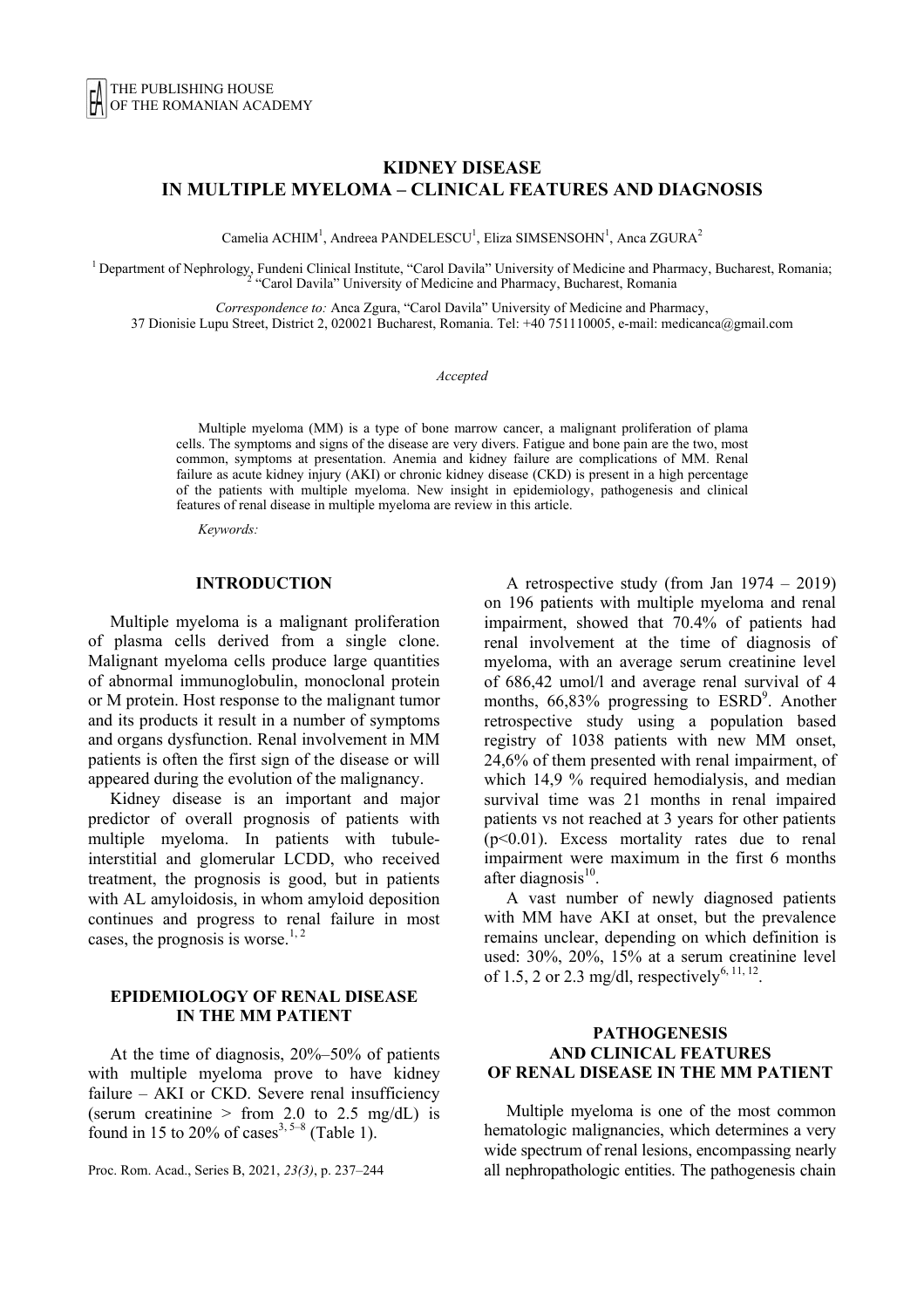begins with the overproduction of an abnormal Ig fragment, usually light chains, by a proliferating plasma cell clone in the bone marrow, and they are released in exces in the blood stream. Normal light chains are filtered by the glomerulus and reabsorbed in the proximal tubule by the megalin-cubulin receptor system (endocitosis and metabolisation). However, when there is an excess of light chains, the megalin cubulin receptor's capacity is overwhelmed, the fragments being released into the tubules.

The broad spectrum of abnormal light chains determines the diversity of nephropathologic injury, leading to various clinical presentations: AKI, CKD, overt proteinuria, tubular dysfunction. Not all the mechanisms that lead to renal failure in multiple myeloma are Ig-dependent, such as hypercalcemia, sepsis, tumor lysis syndrome, medication toxicity. However, the most common Ig dependent kidney disease in MM are cast nephropathy, monoclonal immunoglobulin deposition disease and AL amyloidosis (Table 2).

### CAST NEPHROPATHY

The excess light chains production (also called Bence-Jones proteins), overcomes the capacity of the proximal tubular cells to absorb and catabolize, so FLCs arrive in the distal tubule where they precipitate and form tubular casts with Tamm-Horsfall protein, that lead to tubular obstruction. In this case, the clinical expression is acute kidney injury. Development of AKI is associated with poor 1-year survival and reduces the therapeutic options available to patients<sup>13</sup>. Early diagnosis and identifying the cause of AKI is essential for proper management and avoiding chronic kidney injury, which affects the patient quality of life and survival $14$ .

The obstruction by tubular casts triggers an inflammatory response, which leads to interstitial nephritis, followed by tubular atrophy and interstitial fibrosis. Atrophy and fibrosis are the pathologic basis of CKD in cast nephropathy<sup>13</sup>. Both lambda and kappa chains are involved (recent studies find no predominance<sup>3,6,12</sup>) and FLC>1g/dl are more likely to cause renal failure $<sup>6</sup>$ , which may</sup> evolve to CKD stage 3–5, including ESRD.

Factors that might contribute to myeloma cast nephropathy include the direct toxicity of Bence Jones proteins to tubular cells, protein complex formation in the distal nephron, tubular fluid pH, a reduction in RPF and GFR (dehydration, decreased urine flow), systemic electrolyte abnormalities, hypercalcemia, acidosis and loop diuretics $15, 16$ .

## AL AMYLOIDOSIS

Al amyloidosis is found in 30% of patients with  $MM<sup>17</sup>$ , and is the result of fibril formation, derived from Ig light chains or light chains fragments; these fibrils are made of polypeptide chains, which are perpendicular to the axis in a B-pleated sheet form. In the kidney, the fibrils deposit in the glomerulus and characteristically stain with Congo red, producing a green birefringence under polarized light. The MM patient with AL amyloidois has significant proteinuria (10–15 g/dL), 20% of patients have renal failure at the time of diagnosis and extrarenal involvement is frequent. The usual clinical outcome is CKD and ESRD.

| requency of kidney familie in why patients                                                                              |                                                                                                                             |  |
|-------------------------------------------------------------------------------------------------------------------------|-----------------------------------------------------------------------------------------------------------------------------|--|
| 20–40% of newly diagnosed patients with MM                                                                              | Alexanian <i>et al</i> , 1990; Blade <i>et al</i> , 1998; Kyle <i>et al</i> , 2003;<br>Eleutherakis-Papaiakovou et al, 2007 |  |
| creatinine level $> 2$ mg/dL $- 20\%$ of MM patients at diagnosis                                                       | Alexanian et al. 1990; Blade <i>et al.</i> 1998; Knudsen <i>et al.</i> 2000                                                 |  |
| creatinine level > $1,5mg/dL - 30-50\%$ of MM patients at<br>diagnosis                                                  | Knudsen et al, 2000                                                                                                         |  |
| eGFR < 50 mL/min/1,73 m <sup>2</sup> and creatinine level $\leq$ 4 mg/dL<br>most of the patients                        | Torra et al, 1995                                                                                                           |  |
| severe renal failure and need for renal replacement therapy –<br>10% of newly MM patients admitted in tertiary hospital | Torra et al, 1995                                                                                                           |  |
| $24,6\%$ – renal insufficiency at diagnosis; 12,9% required<br>hemodialysis                                             | Courant M, 2021                                                                                                             |  |
| renal failure developed later in the course of the disease $-25\%$                                                      | Kastritis E and Dimopoulos M, 2016                                                                                          |  |

*Table 1*  Frequency of kidney failure in MM patients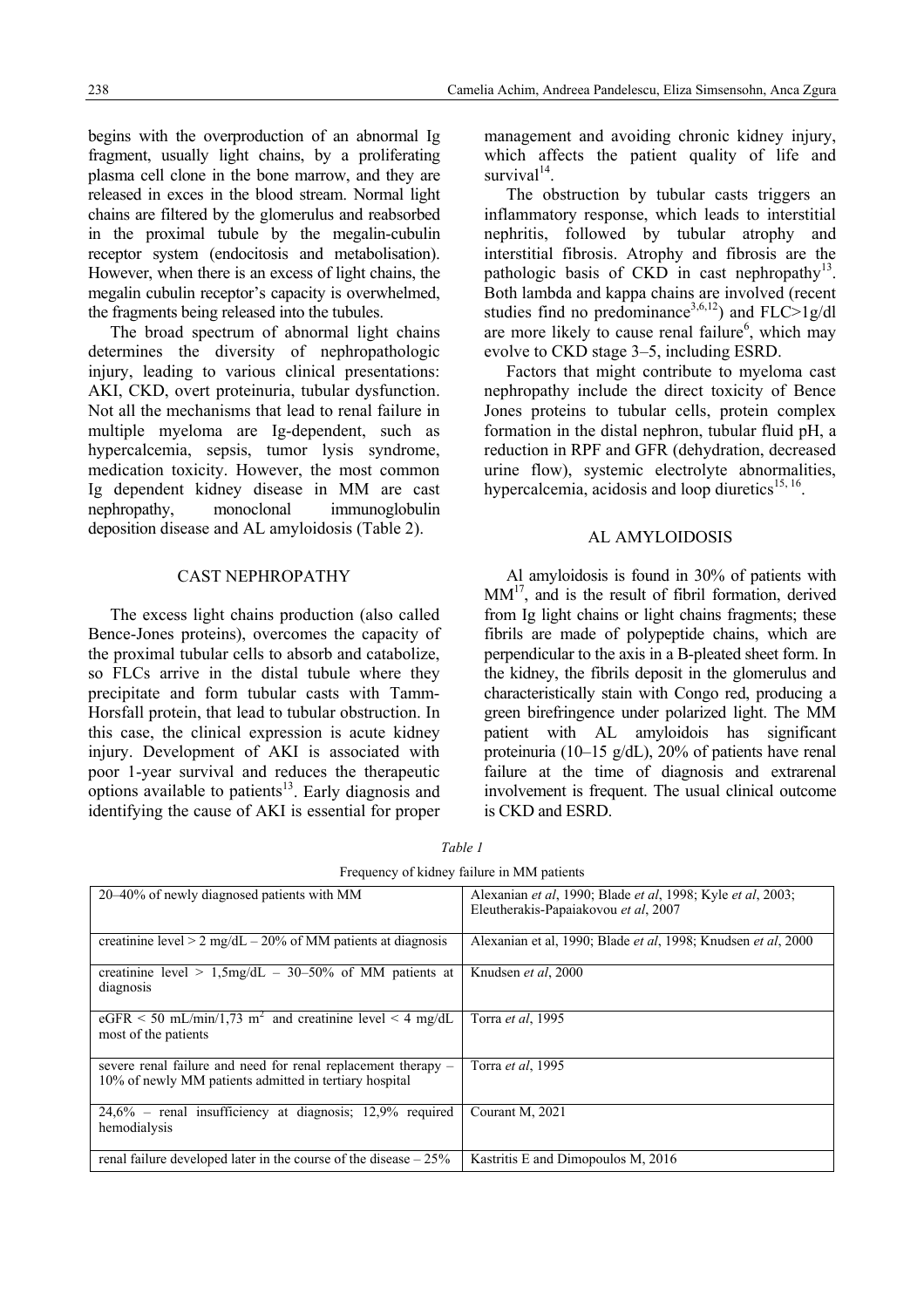| Myeloma cast nephropathy<br>"Myeloma kidney"       | The<br>chains<br>light<br>Acute:<br>excess<br>production overcomes the capacity of the<br>proximal tubular cells to endocytosis and<br>catabolize and FLCs precipitates in the<br>distal tubule where they form tubular<br>cats with Tamm-Horsfall protein that<br>lead to tubular obstruction | AKI or recent onset of kidney failure<br><b>Evolution to ESRD</b>                                                                                                               |
|----------------------------------------------------|------------------------------------------------------------------------------------------------------------------------------------------------------------------------------------------------------------------------------------------------------------------------------------------------|---------------------------------------------------------------------------------------------------------------------------------------------------------------------------------|
|                                                    | Chronic: tubular atrophy and interstitial<br>fibrosis                                                                                                                                                                                                                                          | Evolution to CKD stage 3-5, including<br><b>ESRD</b>                                                                                                                            |
| Amyloidosis                                        | Deposition of immunoglobulin in the<br>form of amyloid fibrils al over the<br>nephron; Red Congo positive                                                                                                                                                                                      | Significant proteinuria, nephrotic range:<br>$10-15g/day$<br>Renal failure in 20% of the patients at<br>diagnosis; evolution as CKD to ESRD<br>Extra renal involvement frequent |
| Light chain deposits disease (LCDD)                | Non-fibrilar light chain deposits; Red<br>Congo negative; similar with mem-<br>branoproliferatine gn type 2 or diabetic<br>lesion                                                                                                                                                              | Nephrotic syndrome and rapidly im-<br>paired of renal function<br>Extra renal involvement is less frequent<br>than in amyloidosis                                               |
| Heavy chain deposition disease (HCDD)              | Heavy chain deposits in glomeruli and<br>other structure                                                                                                                                                                                                                                       | Proteinuria, non-nephrotic or nephrotic<br>range<br>Renal failure, evolution as CKD                                                                                             |
| Tubular dysfunction<br>- Acquired Fanconi Syndrome | Due to tubular toxicity of light chains;<br>failure in the reabsorptive capacity of the<br>proximal renal tubule                                                                                                                                                                               | Tubular proximal acidosis (Glycosuria,<br>aminoaciduria, hypophosphatemia and<br>hypouricaemia)<br>Slowly progressive renal insufficiency<br>Bone pain from osteoporosis        |

*Table 2*  Kidney disease in MM patients – pathogenesis and clinical features

#### MIDD

Monoclonal IG deposition disease is a group of three disorders, named after the type of IG that determines them: LCDD – light chain deposition disease, HCDD – Heavy chain deposition disease and LHCDD – light and heavy chain deposition disease. MIDD accounts for a quarter of patients with MM as the cause of renal dysfunction. LCDD is the most common form. The deposits are non-fibrilar and red-Congo negative. Clinical features include nephritic syndrome and decline of renal function. Extrarenal involvement is less frequent than in AL amyloidosis. Overt myeloma is found in only 20% of LCDD patients $17$ . The diagnosis of MIDD usually precedes the MM diagnosis in 70% of cases $^{18}$ .

It is important to mention that some of the kidney lesions found in MM may coexist and can be detected on the renal biopsy, having a prognostic value. Cast nephropathy is found in 21% of MIDD cases; less often, amyloid can be seen on a MIDD patient's biopsy<sup>18–20</sup>. As in amyloidosis, extrarenal manifestations are frequent.

#### FANCONI SYNDROME

In multiple myeloma, FLCs can determine proximal tubular lesions. When they are reabsorbed in the proximal tubular cells, they undergo a homotypic polymerization within their endolysosomal system which leads to the formation of intracellular crystals, a pathologic characteristically feature for this syndrome. The FLCs are more often the kI subclass and the associated myeloma is usually low grade<sup>21</sup>. Clinical features reflect the impairment of proximal tubule function: type II tubular acidosis, glycosuria, phosphaturia and hypophosphatemia, aminoaciduria, hypouricemia. The decline in renal function is slowly progressive.

## **DIAGNOSIS AND ASSESSMENT OF RENAL DISEASE IN THE MM PATIENT**

Renal impairment in the multiple myeloma patients must be evaluated in order to establish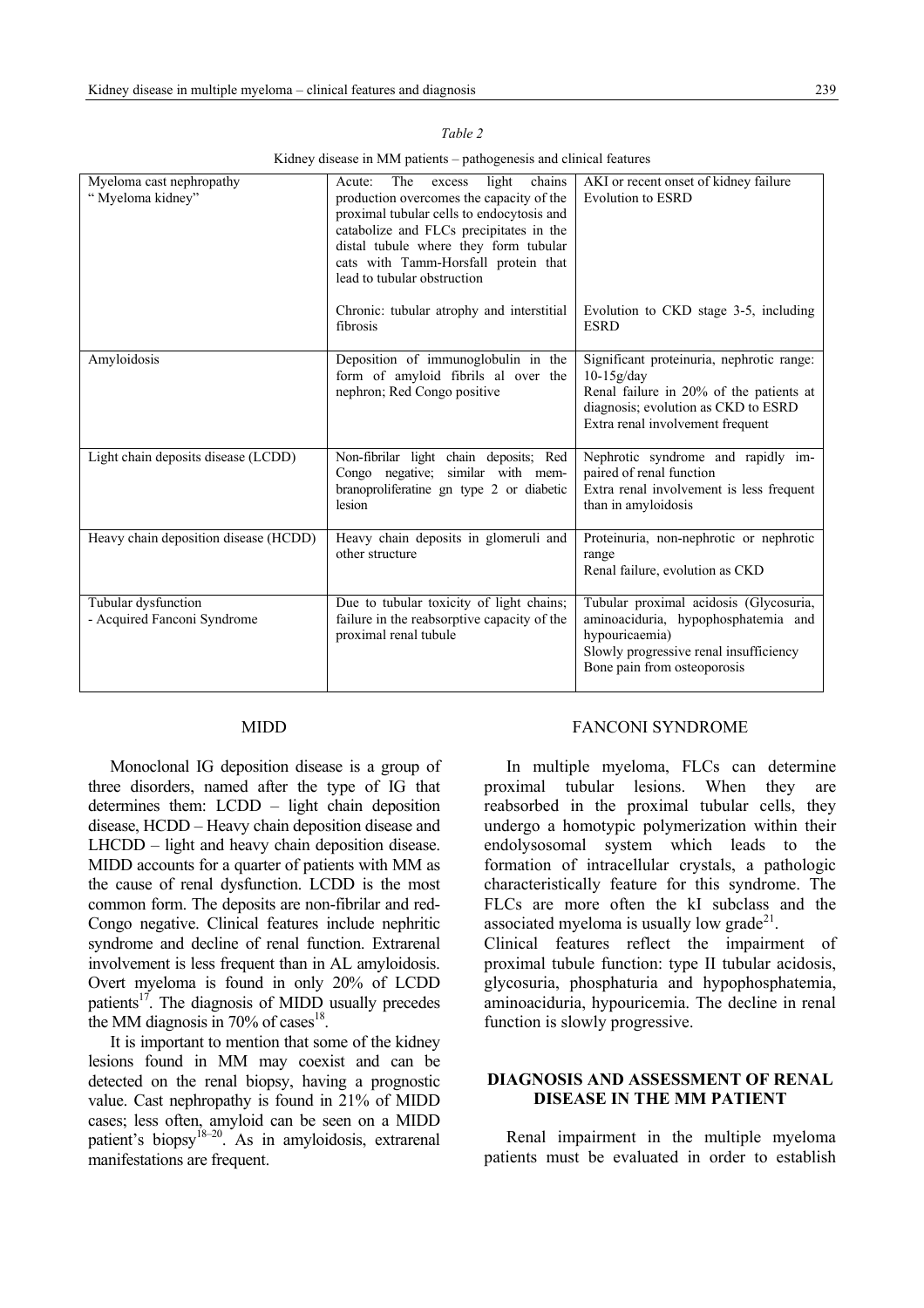disease, as the prognosis without treatment is grim. In a patient with AKI without established etiology, the nephrologist should always be alert for the diagnosis of MM.

## DIAGNOSIS OF MM

Patients with MM present usually with hypercalcemia, anemia, renal failure and bone lesions (CRAB criteria). The active MM is preceded by an indolent phase called MGUS (monoclonal gamopathy of unknown significance). In MGUS, there is a monoclonal protein detected (&It;  $3g/dL$ ) but there is no end organ damage<sup>22</sup>. The intermediate condition between MGUS and symptomatic MM is called smouldering or indolent myeloma.

The initial symptoms are often non-specific, like weight loss, fatigue, malaise, bone pain. Anemia is very specific and it's found in 75% of patients. As CKD often presents with non-specific symptoms and anemia, anemic patients with renal impairment should always be screened for paraprotein disease.

Patients with MIDD or amyloidosis often have extrarenal involvement, thus having systemic symptoms at presentation such as heart failure, arrhythmias, gastro-intestinal bleeding, elevated alkaline phosphatase and periorbital purpura $^{23}$ .

The International Myeloma Working Group consensus agreed to include validated biomarkers to the definition of MM, in addition to the CRAB criteria: *Calcium: serum calcium >0.25 mmol/L (>1mg/dL) higher than the upper limit of normal or >2.75 mmol/L (>11 mg/dL); Renal insufficiency: creatinine clearance <40 mL per minute or serum creatinine >1.77 mol/L (>2 mg/dL); Anemia: hemoglobin value of >2 g/dL below the lowest limit of normal, or a hemoglobin value <10 g/dL; Bone lesions: osteolytic lesions on skeletal radiography, CT, or PET/CT.* This update includes certain biomarkers, *clonal bone marrow plasma cells greater than or equal to 60%, serum free light chain (FLC) ratio greater than or equal to 100 provided involved FLC level is 100 mg/L or higher, or more than one focal lesion on MRI*, which have been found to associate with the imminent development of CRAB features in patients with smouldering myeloma and aloud to

diagnose myeloma in patients without CRAB features<sup>24</sup> (Table 3).

## DETECTION OF THE MONOCLONAL IG

The gold standard for diagnosis and detection of monoclonal Ig has been protein electrophoresis, but, unfortunately, it has very low sensitivity for free light chains and cannot differentiate monoclonal from polyclonal on regular basis<sup>2</sup>. The most recent test for monoclonal Ig detection is FLC immunoassay, which can detect monomers and dimmers of k and lambda chains at a concentration of less than 2–4 mg/L, with or without the concomitant presence of intact monoclonal  $Ig^{25}$ . The FLC immunoassay does not detect clonality by itsown, but rather is suggesting it through abnormal values of k/l ratio. One of the advantages of FLC assay is its increased diagnostic sensitivity: a vast number of patients with AL, non-secretory myeloma or MIDD with no monoclonal ig detected in usual testing, will have abnormal k/lambda ratios<sup>2, 26, 27</sup>. However, the k/lambda ratio interpretation is altered in patients with CKD. In a retrospective analysis, including patients with no hematologic disease, patients with MM in complete remission and with active MM, all of the groups having patient with CKD, the influence of eGFR on the sFLC ratio interpretation is confirmed. There is a decreased specificity in advanced CKD stages, especially in patients with eGFR < 55 mL/min. Authors suggest a modified k/L optimal range (0.82–3.6) for eGFR  $\leq$  55 ml/min<sup>28</sup>.

## DIAGNOSIS OF RENAL IMPAIRMENT

The organ criterion for kidney damage as agreed by the International Myeloma Working Group (IMWG), is defined by a serum creatinine concentration (sCr) > 2 mg/dL or eGFR < 40 mL/min. Patients with multiple myeloma can present with very fast deterioration of their renal function –acute kidney injury, most common in cast nephropathy and hypercalcemia, or with slow deterioration over time – chronic kidney disease. Some patients will have severe AKI at presentation, often fulminant and dialysis dependent. Hypercalcemia, dehydration, nephrotoxic agents, may contribute to the rapid decrease in renal function.<sup>29</sup>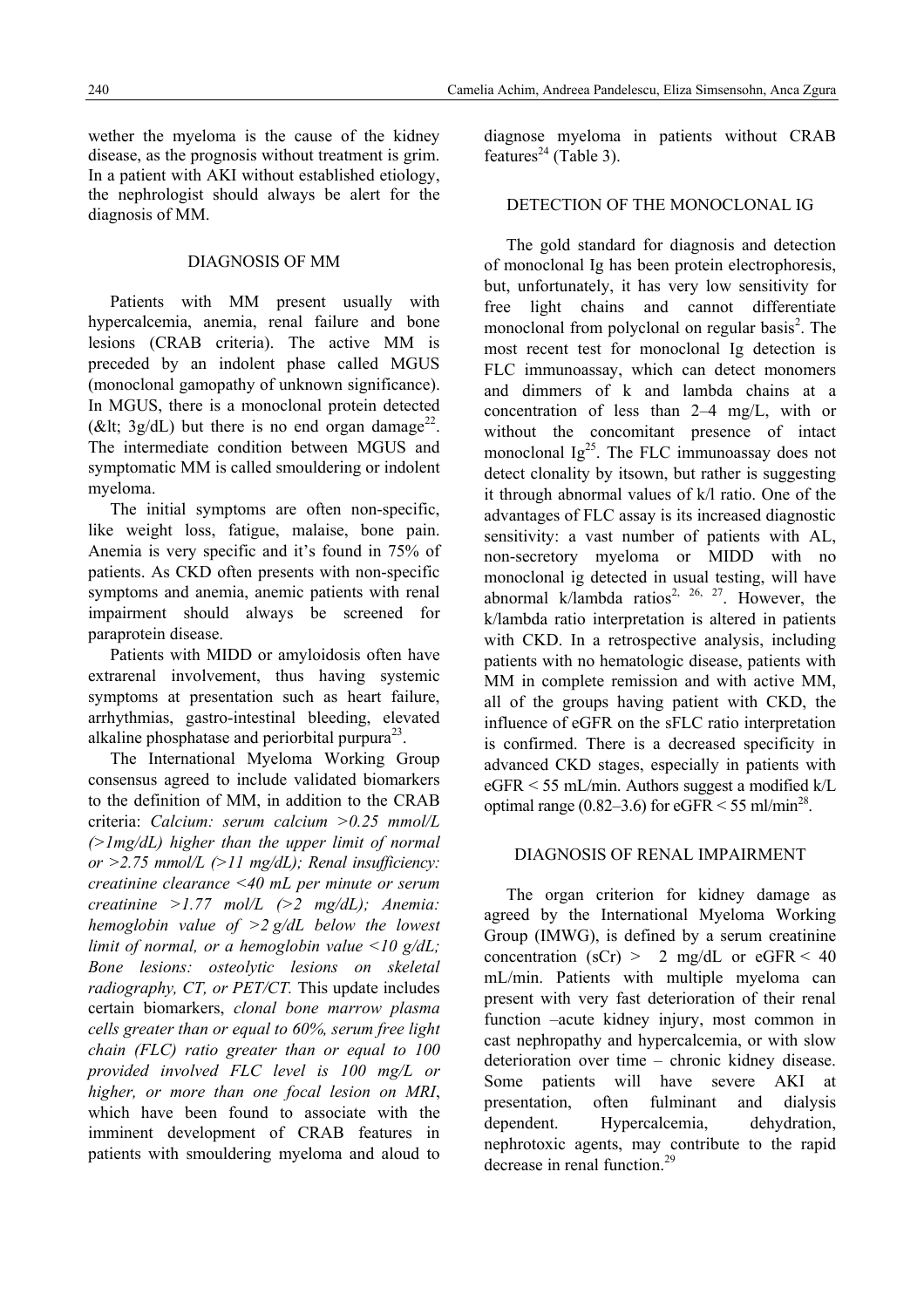| Kidney failure related to:            | Accelerated bone resorbtion        | AKI                                     |
|---------------------------------------|------------------------------------|-----------------------------------------|
| - Hypercalcemia                       | High concentration of clonal Ig.   |                                         |
| - Hypervascozity                      | Tubular precipitation of uric acid |                                         |
| - Hyperuricemia                       | due to tumoral lisis               |                                         |
| - Other risk factors for KF in MM     |                                    |                                         |
| patients:                             |                                    |                                         |
| (antibiotics,<br>nephrotoxic drugs    |                                    |                                         |
| NSAID <sub>s</sub> , contrast agents) |                                    |                                         |
| Membranoproliferative GN              |                                    | Crioglobuling deposition                |
|                                       |                                    |                                         |
| Pyelonephritis/Sepsis                 |                                    | AKI                                     |
|                                       |                                    |                                         |
| Other comorbidities not related with  | Hypertensive nephropathy           | Microalbuminuria to nephrotic syndrome; |
| MM, especially in older patients: AH, | Diabetic nephropathy               | <b>CKD</b>                              |
| diabetes mellitus                     |                                    |                                         |
|                                       |                                    |                                         |

*Table 3* 

Kidney disease in MM patients – pathogenesis

**Assessment and diagnosis of AKI in MM** using eGFR was criticized because it is used for definition and staging of CKD, but not yet proven accurate for AKI. The RIFFLE criteria used for the staging of AKI have not yet been validated for MM patients. However, a 15 year retrospective study used the RIFFLE criteria to stage the severity of AKI, which predicted renal response and was associated with marginally better long-term outcome, concluding that RIFFLE criteria may have a role in early prevention and management of  $AKI<sup>30</sup>$ 

Assessment and diagnosis of CKD in MM starting with definition of CKD, as abnormalities of kidney structure or function, present for 3 months, with implications for health: Albuminuria (AER > 30 mg/24 hours;  $ACR \ge 30$  mg/g  $\ge 3$  mg/mmol]), urine sediment abnormalities, electrolyte and other abnormalities due to tubular disorders, abnormalities detected by kidney biopsy, structural abnormalities detected by imaging, history of kidney transplantation and/or GFR  $\leq 60$  mL/min/1.73 m<sup>2</sup> (GFR categories  $G3a-G5$ <sup>31</sup> (Table 4).

Accurate assessment of glomerular filtration rate in patients with multiple myeloma is very important for renal function evaluation, risk stratification, prognosis and drug dosing. The formula used for assessment of renal function and eGFR is important, since the value of serum creatinine alone can overestimate the renal function, especially in older patients with multiple comorbidities and low muscle mass. A large analysis on 1937 patients with symptomatic MM treated in centers of the Greek Myeloma study group evaluated the prognostic significance of renal function assessed by two different formulas: CKD-EPI and MDRD and found that eGFR

calculated by the CKD-EPI formula changes the stage of CKD in about 9% of patients and has better prognostic value for survival and predicts early death more accurately than the MDRD formula<sup>32</sup>. The situation may differ for patients with MM who received ASCT treatment, as shown in a long term study which evaluated the impact of sCr and eGFR calculated by the MDRD formula on overall survival. They used a lower treshold than IMWG criteria ( $sCr > 1.4$  mg/dL, eGFR < 5 mL/min) and showed that even slightly increased sCr and decreased eGFR, which are not meeting the IMWG criteria, require effort to reverse even minimal renal impairment, taken into consideration the negative correlation between minimal renal insufficiency and long term outcome.<sup>29</sup>

The CKD-EPI group suggested a higher accuracy of eGFR based on both sCr and Cystatine C (CKD-EPI-sCr-CysC) than other formulae such as MDRD. The Greek Myeloma Study Group made a prospective evaluation on renal function on newly diagnosed patients with symptomatic MM, using CKD-EPI-sCr-CysC and found that it reveals a higher number of patients with renal impairment. The CysC formula also predicted survival independently<sup>33</sup> (Table 5).

**NGAL (neutrophil gelatinase-associated lipocalin)** is a relatively recent discovered biomarker of kidney damage. A series of 199 patients with MM were studied with results indicating that plasma NGAL is a sensitive biomarker, levels correlated significantly with renal damage degree as defined by KDIGO, and with the sCr, CysC concentration and eGFR. NGAL also proved to be a possible marker to reflect tumor burden in patients with  $MM^{34}$ .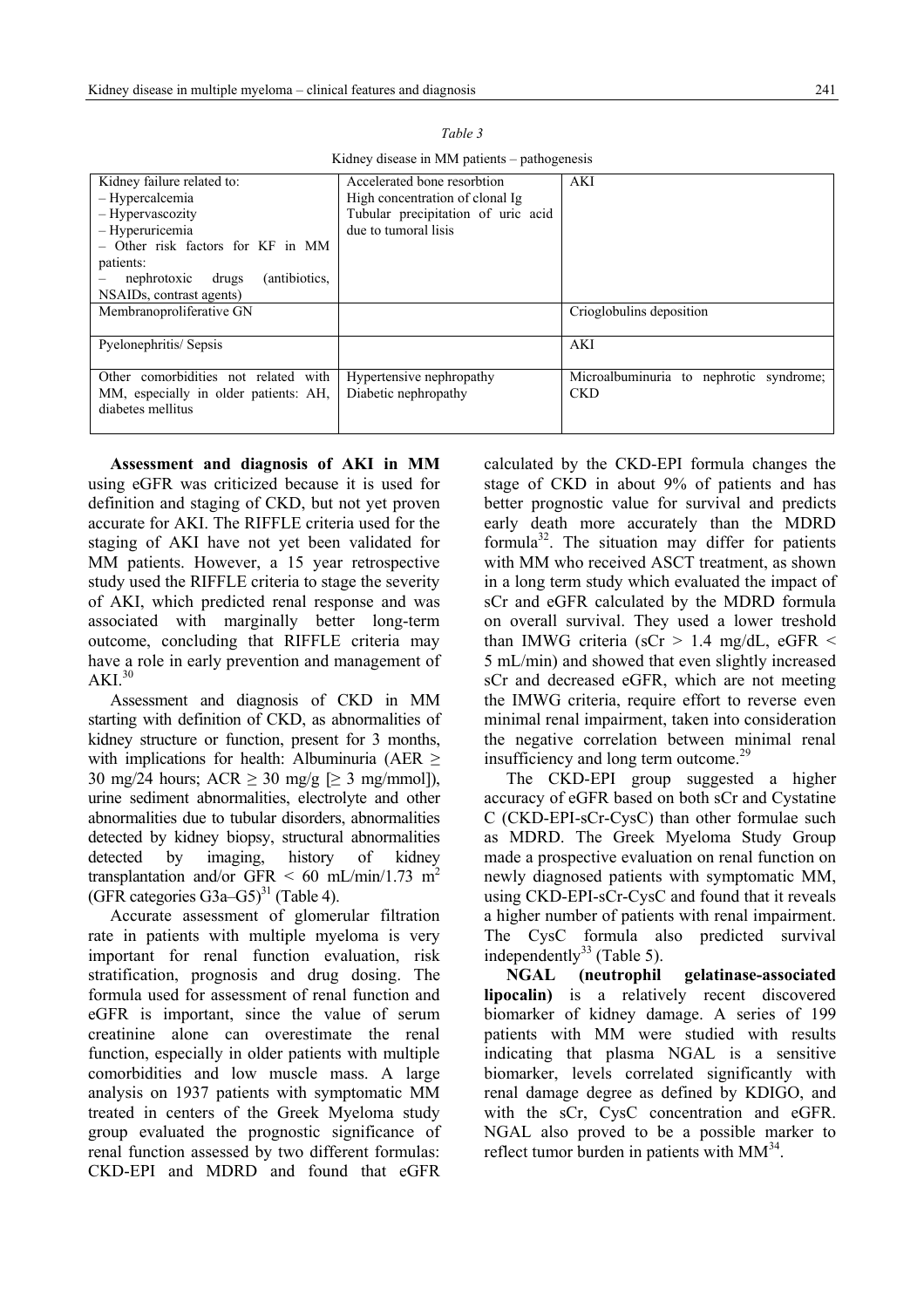**The assessment of the amount and type of proteinuria in the 24-hour urine collection** is essential in the evaluation process of the MM patient with kidney disease. Urine dipsticks detect albumin only and are unreliable. In cast nephropathy (no glomerular lesion), FLCs (Bence-Jones proteins) will predominate in the urine. Urine immune electrophoresis will show a large spike in the gamma-region and urine immunofixation will show free kappa or lambda light chains. The 24-hour urine proteins will be less than 25% albumin. When it comes to glomerular lesions (amyloidosis, LCDD or other preexisting renal diseases: diabetic nephropathy, hypertensive nephropathy), 24-hour urine analysis will show non-selective proteinuria with predomination of albumin.

**Kidney biopsy** is essential in MM patients with nephrotic syndrome or non-nephrotic non-selective proteinuria, with or without renal failure, with low FLCs serum levels, without overt myeloma or with pre-existing renal dysfunction. In this case, renal biopsy is necessary to prove associated systemic amyloidosis or LCDD (glomerular lesion), or unrelated glomerulopathy or glomerular lesions associated with other pre-existing disease (diabetic nephropathy or hypertensive nephropathy in elder patients) $^{35}$ . However, MM patient with light chains proteinuria, with or without renal failure, with small amount of albumin and mainly light chains,  $> 200$ mg/day and serum FLCs  $> 500$ mg/L, renal biopsy could not be necessary as the cause of renal impairment may be atributed to cast nephropathy (tubular lesions) $36$ .

#### **CONCLUSIONS**

Kidney disease is a major complication in patients with MM. Knowledge of epidemiology, better understanding in pathogenesis and clinical features of renal disease in MM patients and collaboration between multiple specializations as hematology, nephrology, lab medicine goes to a better diagnosis and management of these patients. A large variety of clinical features of renal disease as impairment of renal disease, acutely due to cast nephropathy or chronically due to AL amiloidosis, proteinuria as nephritic syndrome in MIDD or Fanconi syndrome is present in MM patients. Diagnosis of renal disease in MM patients must include diagnosis of MM, detection of monoclonal Ig and diagnosis of renal impairment. AKI, using RIFLE criteria and CKD, using CKD EPI sCr or better sCr – CysC formula must be provided as diagnosis of renal impairment. Kidney biopsy remain "gold standard" diagnosis in MM patients with nephrotic syndrome or non-nephrotic, nonselective proteinuria, with or without renal insufficiency, with low FLCs serum levels, without overt myeloma or with pre-existing renal dysfunction due to other condition (arterial hypertension, diabetes mellitus or other glomerulopathy, non-related with MM.

### **REFERENCES**

- 1. Ludwig, H., Novis Durie, S., Meckl, A., Hinke, A. and Durie, B. (2020), Multiple Myeloma Incidence and Mortality Around the Globe; Interrelations Between Health Access and Quality, Economic Resources, and Patient Empowerment. The Oncol, 25: e1406e1413. https://doi.org/10.1634/theoncologist.2020-0141.
- 2. Eliot C. Heher, Helmut G. Rennke, Jacob P. Laubach, Paul G. Richardson: Kidney disease and multiple myeloma. CJASN Jul 2013, CJN.12231212; DOI: 10.2215/CJN.12231212.
- 3. Knudsen LM, Hjorth M, Hippe E: Renal failure in multiple myeloma: Reversibility and impact on the prognosis. Nordic Myeloma Study Group. Eur J Haematol 65 : 175–181, 2000.
- 4. Haynes RJ, Read S, Collins GP, Darby SC, Winearls CG : Presentation and survival of patients with severe acute kidney injury and multiple myeloma: A 20-year experience from a single centre. Nephrol Dial Transplant 25: 419–426, 2010pmid:19767634.
- 5. Pešić, Snezana & amp; Grujic, Nevena & amp; Stopić, Bojan & amp; Jankovic, Aleksandar & amp; Markovic, Katarina & amp; Damjanovic, Tatjana & amp; Naumovic, Radomir. (2021). MO222DO WE OFTEN THINK OF MULTIPLE MYELOMA AS THE CAUSE OF KIDNEY DISEASE?. Nephrology Dialysis Transplantation. 36. 10.1093/ndt/gfab092.00100.
- 6. Knudsen LM, Hippe E, Hjorth M, Holmberg E, Westin J: Renal function in newly diagnosed multiple myeloma: A demographic study of 1353 patients. The Nordic Myeloma Study Group. Eur J Haematol 53 : 207– 212, 1994.
- 7. Kyle RA, Gertz MA, Witzig TE, Lust JA, Lacy MQ, Dispenzieri A, Fonseca R, Rajkumar SV, Offord JR, Larson DR, Plevak ME, Therneau TM, Greipp PR: Review of 1027 patients with newly diagnosed multiple myeloma. Mayo Clin Proc 78 : 21–33, 2003.
- 8. Blade J, San Miguel JF, Fontanillas M, Esteve J, Maldonado J, Alcala A, Brunet S, Garcia-Conde J, Besalduch J, Moro MJ, Fernandez-Calvo J, Conde E, Font L, Gardella S, Carnero M, Carbonell F, Marti JM, Hernandez-Martin J, Ortega F, Besses C, Ribera JM, Trujillo J, Escudero ML, Rozman C, Estape J, Montserrat E: Increased conventional chemotherapy does not improve survival in multiple myeloma: Long-term results of two PETHEMA trials including 914 patients. Hematol J 2 : 272–278, 2001.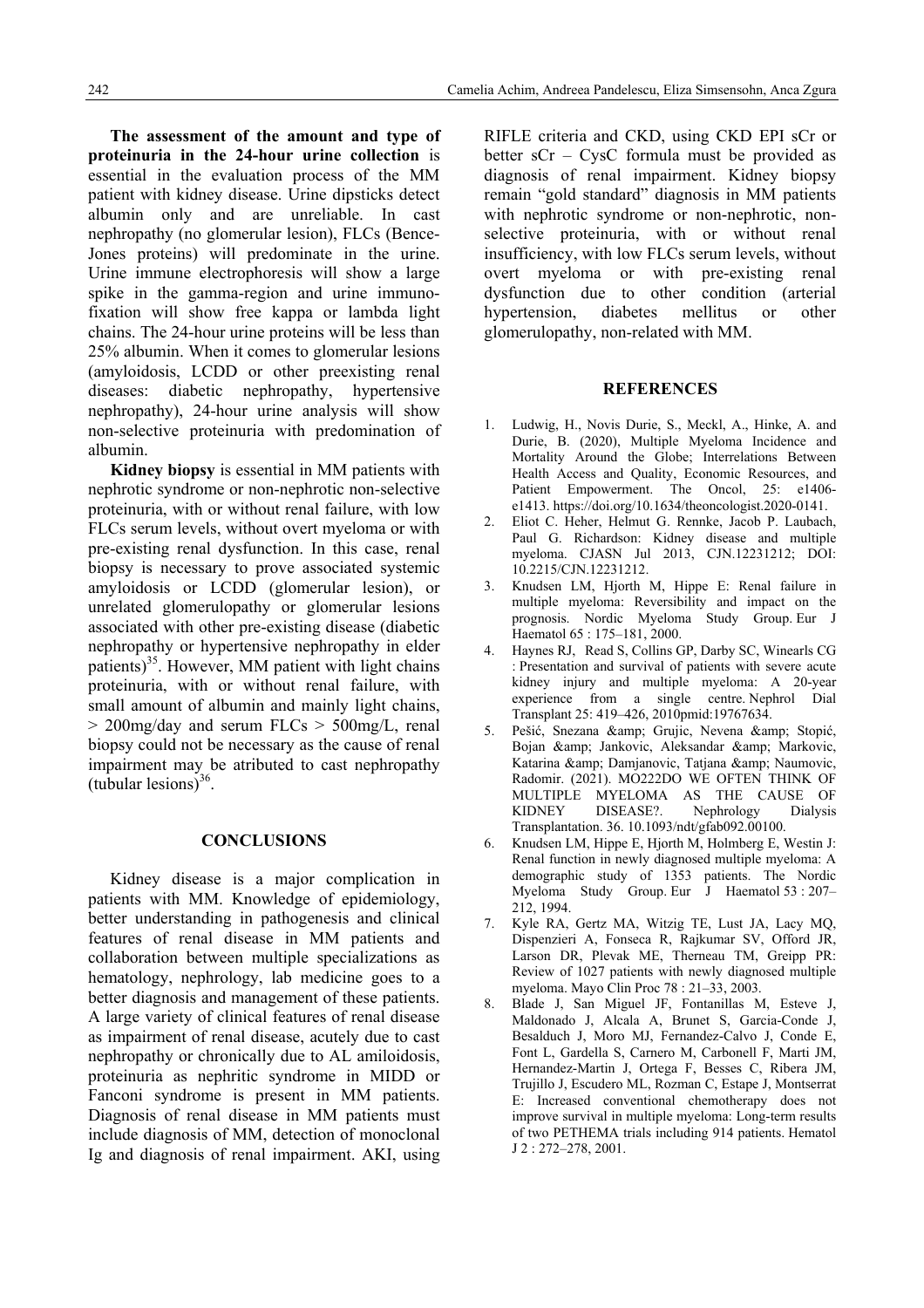- 9. Nessrine Breik, Barbouch Samia, Mariem Najjar, Safa Fattoum, Sawsen Ben Nsira, Seif Azaiez, Amel Harzallah, Syrine Karoui, Imen Gorsane, Fethi Benhmida, Monther Ounissi, Taieb Benabdallah, P0332. Diagnostic, therapeutic and Evolutionary Features of Kidney Disease in Multiple Myeloma, Nephrology Dialysis Transplantation, Volume 35, Issue Supplement\_3, June 2020, gfaa142.P0332, https://doi.org/10.1093/ndt/gfaa142.P0332
- 10. Maxime Courant, Sebastien Orazio, Alain Monnereau, Julie Preterre, Christian Combe, Claire Rigothier, Incidence, prognostic impact and clinical outcomes of renal impairment in patients with multiple myeloma: a population-based registry, Nephrology Dialysis Transplantation, Volume 36, Issue 3, March 2021, Pages 482–490, https://doi.org/10.1093/ndt/gfz211
- 11. Dimopoulos MA, Sonneveld P, Leung N, *et al.* International Myeloma Working Group recommendations for the diagnosis and management of myeloma-related renal impairment. J Clin Oncol. 2016;34:1544–1557.
- 12. Bladé J, Fernández-Llama P, Bosch F, *et al.* Renal failure in multiple myeloma: presenting features and predictors of outcome in 94 patients from a single institution. Arch Intern Med. 1998;158:1889–1893.
- 13. Finkel KW, Cohen EP, Shirali A, Abudayyeh A; American Society of Nephrology Onco-Nephrology Forum. Paraprotein-Related Kidney Disease: Evaluation and Treatment of Myeloma Cast Nephropathy. Clin J Am Soc Nephrol. 2016 Dec 7;11(12):2273-2279. doi: 10.2215/CJN.01640216. Epub 2016 Aug 15. PMID: 27526708; PMCID: PMC5142056.
- 14. Bridoux F, Leung N, Belmouaz M, Royal V, Ronco P, Nasr SH, Fermand JP; International Kidney and Monoclonal Gammopathy Research Group. Management of acute kidney injury in symptomatic multiple myeloma. Kidney Int. 2021 Mar;99(3):570-580. doi: 10.1016/j.kint.2020.11.010. Epub 2021 Jan 10. PMID: 33440212.
- 15. Kastritis E and Dimopoulos M, Chapter 153: "The patient with myeloma" in Oxford Textbook of Nephrology, vol 2, Fourth Edition, 2016, pag 1276.
- 16. Kyle RA, Greipp PR: Amyloidosis (AL): Clinical and laboratory features in 229 cases. Mayo Clin Proc 58 : 665–683, 1983.
- 17. Hogan JJ, Alexander MP, Leung N. Dysproteinemia and the Kidney: Core Curriculum 2019. Am J Kidney Dis. 2019 Dec;74(6):822-836. doi: 10.1053/j.ajkd.2019.04.029. Epub 2019 Jul 19. PMID: 31331759.
- 18. Lin J, Markowitz GS, Valeri AM, Kambham N, Sherman WH, Appel GB, D'Agati VD: Renal monoclonal immunoglobulin deposition disease: The disease spectrum. J Am Soc Nephrol 12 : 1482–1492, 2001.
- 19. Gallo GR, Lazowski P, Kumar A, Vidal R, Baldwin DS, Buxbaum JN: Renal and cardiac manifestations of B-cell dyscrasias with nonamyloidotic monoclonal light chain and light and heavy chain deposit in diseases. Adv Nephrol 28 : 355–382, 1998.
- 20. Paueksakon P, Revelo MP, Horn RG, Shappell S, Fogo AB: Monoclonal gammopathy: Significance and possible causality in renal disease. Am J Kidney Dis 42 : 87– 95, 2003.
- 21. Paul W. Sanders, Mechanisms of Light Chain Injury along the Tubular Nephron, JASN November 2012, 23 (11) 1777-1781; DOI: https://doi.org/10.1681/ ASN.2012040388.
- 22. Douglas E Joshua, Christian Bryant, Caroline Dix, John Gibson, Joy Ho: Biology and therapy of multiple myeloma, Med J Aust 2019; 210 (8): . || doi: 10.5694/mja2.50129.
- 23. Pozzi C, D'Amico M, Fogazzi GB, Curioni S, Ferrario F,Pasquali S, Quattrocchio G, Rollino C, Segagni S, Locatelli F: Light chain deposition disease with renal involvement: Clinical characteristics and prognostic factors. Am J Kidney Dis  $42: 1154-1163$ , 2003pmid:14655186.
- 24. S. Vincet Rajkumar. Updated Diagnostic Criteria and Staging System for Multiple Myeloma. Am Soc Clin Oncol Educ Book. 2016; 35:e418-23.
- 25. Maldonado JE, Velosa JA, Kyle RA, Wagoner RD, Holley KE, Salassa RM: Fanconi syndrome in adults. A manifestation of a latent form of myeloma. Am J Med 58 : 354–364, 1975.
- 26. Sanders PW, Herrera GA: Monoclonal immunoglobulin light chain-related renal diseases. Semin Nephrol 13 : 324–341, 1993/
- 27. Deret S, Denoroy L, Lamarine M, Vidal R, Mougenot B, Frangione B, Stevens FJ, Ronco PM, Aucouturier P: Kappa light chain-associated Fanconi's syndrome: Molecular analysis of monoclonal immunoglobulin light chains from patients with and without intracellular crystals. Protein Eng 12 : 363–369, 1999/
- 28. Molina-Andújar, A., Robles, P., Cibeira, M.T. *et al.* The renal range of the κ/λ sFLC ratio: best strategy to evaluate multiple myeloma in patients with chronic kidney disease. BMC Nephrol 21, 111 (2020). https://doi.org/10.1186/s12882-020-01771-3/
- 29. Waszczuk-Gajda A, Małyszko J, Vesole DH, Feliksbrot-Bratosiewicz M, Skwierawska K, Krzanowska K, Kobylińska K, Biecek P, Snarski E, Rodziewicz-Lurzyńska A, Kozłowski P, Stefaniak A, Drozd-Sokołowska J, Ziarkiewicz M, Vyas P, Boguradzki P, Mądry K, Biliński J, Tomaszewska A, Maciejewska M, Urbanowska E, Blajer B, Król M, Król M, Zborowska H, Jurczyszyn A, Dwilewicz-Trojaczek J, Jedrzejczak WW, Basak GW. Negative Impact of Borderline Creatinine Concentration and Glomerular Filtration Rate at Baseline on the Outcome of Patients With Multiple Myeloma Treated With Autologous Stem Cell Transplant. Transplant Proc. 2020 Sep;52(7):2186-2192. doi: 10.1016/j.transproceed.2020.02.067. Epub 2020 Mar 26. PMID: 32222395.
- 30. Shi H, Zhang W, Li X, Ren H, Pan X, Chen N. Application of RIFLE criteria in patients with multiple myeloma with acute kidney injury: a 15-year retrospective, single center, cohort study. Leuk Lymphoma. 2014 May;55(5):1076-82. doi: 10.3109/10428194.2013.820284. Epub 2013 Aug 20. PMID: 23865828.
- 31. KDIGO Clinical Practice Guideline for the Evaluation and Management of Chronic Kidney Disease. Kidney International Supplements, 2013, 3.
- 32. Meletios A. Dimopolous, Evanghelos Terpos *et. al,* Estimated Glomerular Filtration Rate Calculated By The CKD-EPI Formula Has Improved Prognostic Ability Over MDRD Formula In Patients With Newly Diagnosed, Symptomatic, Multiple Myeloma: Analysis In 1937 Patients, November 2013, Blood 122(21):1867- 1867, DOI:10.1182/blood.V122.21.1867.1867, Project: Greek Myeloma Study Group.